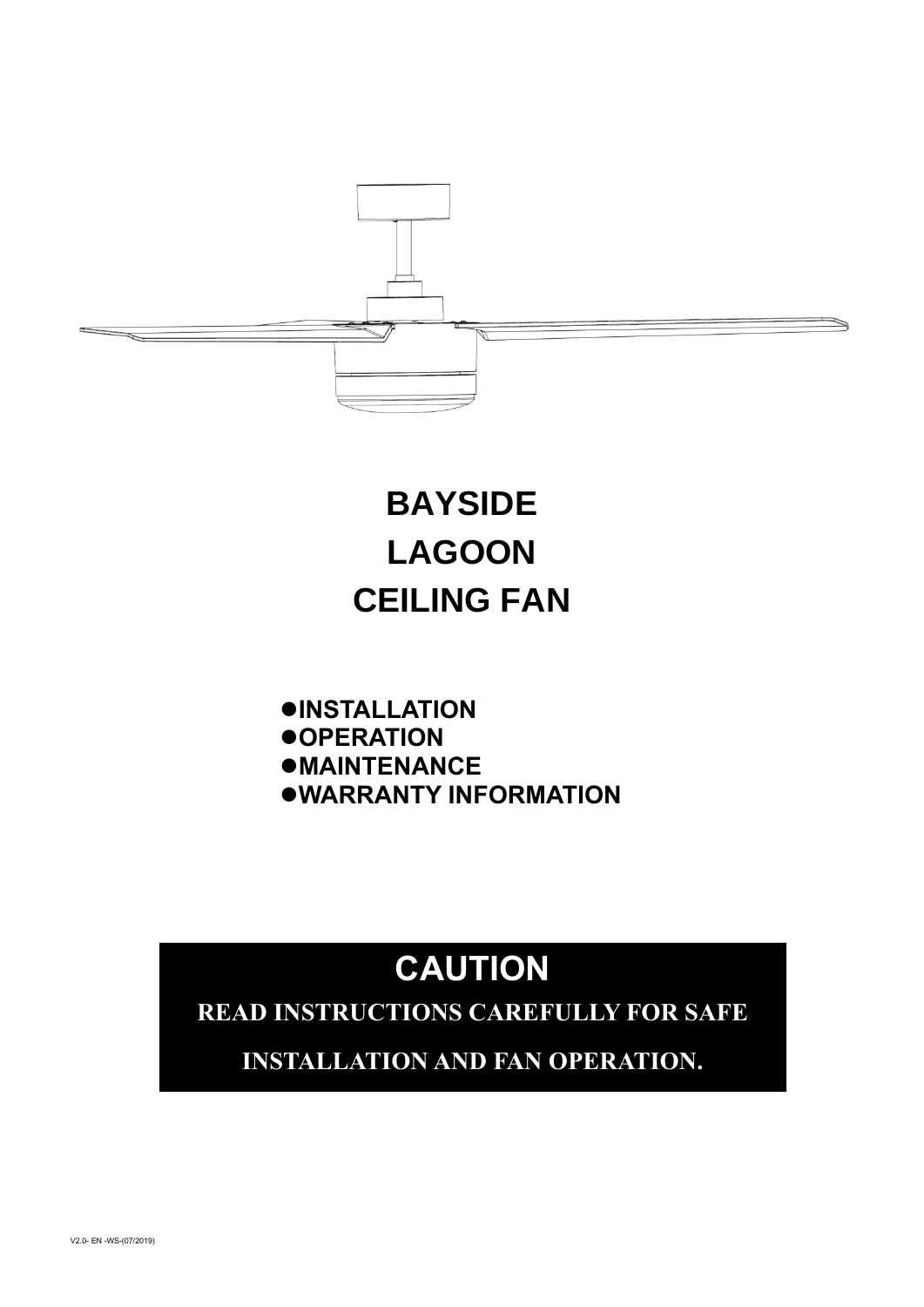

#### **THANK YOU FOR PURCHASING**

Thank you for purchasing this quality Bayside product. To ensure correct function and safety, please read and follow all instructions carefully before assembly, installation and use of this ceiling fan. Please keep instructions for future reference.

#### **SAFETY PRECAUTIONS**

- 1. In Europe: This appliance can be used by children aged from 8 years and above and persons with reduced physical, sensory or mental capabilities or lack of experience and knowledge if they have been given supervision or instruction concerning the use of the appliance in a safe way and understand the hazards involved. Cleaning and maintenance shall not be undertaken by children without supervision.
- 2. In Australia: The appliance is not intended for use by persons (including children) with reduced physical, sensory or mental capabilities, or lack of experience and knowledge, unless they have been given supervision or instruction concerning the use of the appliance by a person responsible for their safety.
- 3. Children should be supervised to ensure that they do not play with the appliance.
- 4. An all-pole disconnection switch must be incorporated into the fixed wiring, in accordance with local wiring rules.

### **IN AUSTRALIA**

### **WARNING:**

# **FOR SAFE USE OF THIS FAN AN ALL-POLE DISCONNECTION MUST BE INCORPORATED INTO THE FIXED WIRING IN ACCORDANCE WITH THE WIRING RULES.**

As outline in clause 7.12.2 of AS/NZS 60335-1 for meeting the minimum electrical safety of this standard.

Please note warranty will be void if installation is without a means for an all-pole disconnection incorporated in the fixed wiring in accordance with the wiring rules.

Example: If a fan is connected to a circuit that can be isolated via an

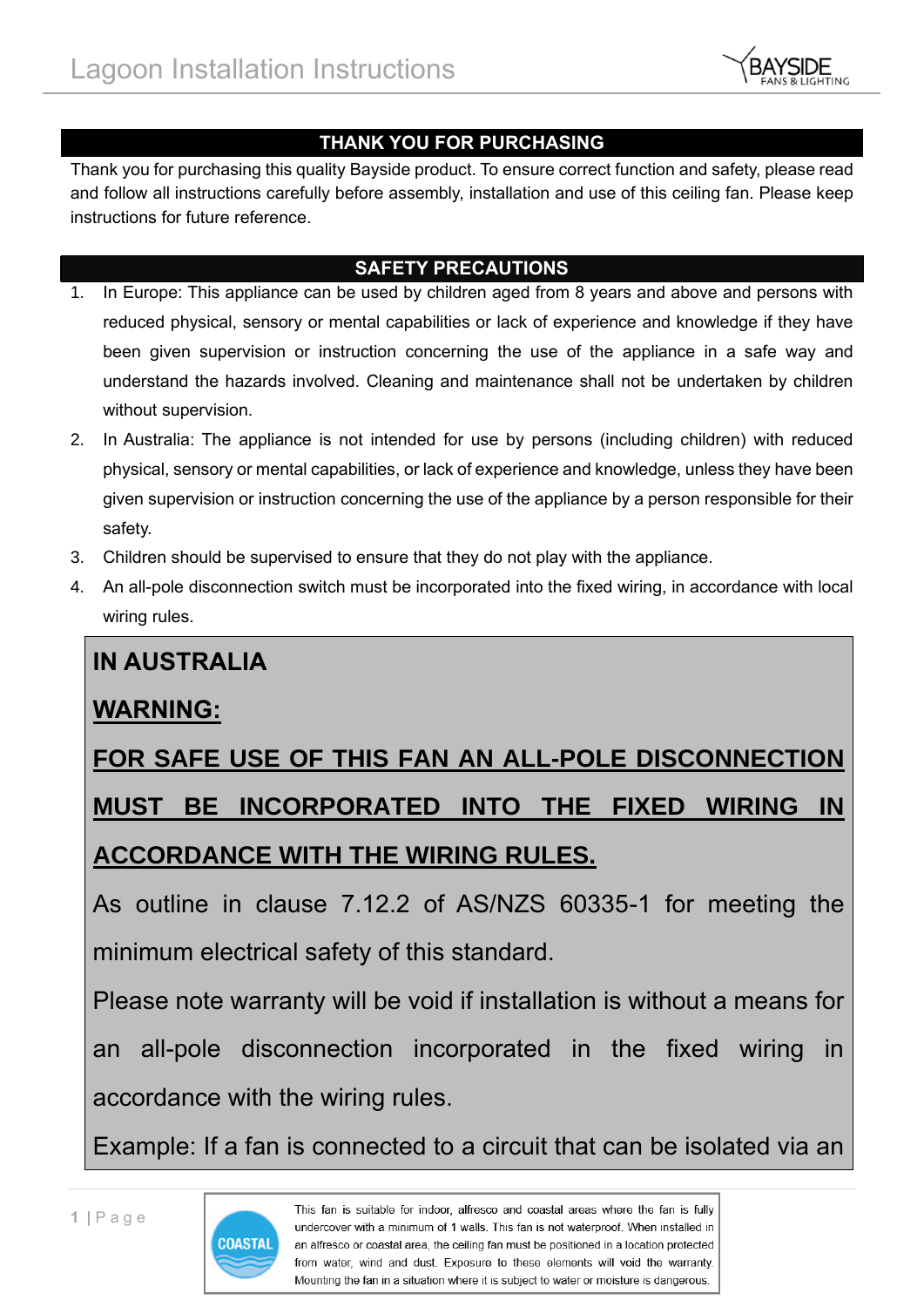

all-pole safety switch at the switchboard, then this is considered to be an all-pole disconnection to the ceiling fan electrical circuit, meeting the requirements of clause 7.12.2 of AS/NZS 60335.1. **A single-pole switch on the active of the receiver input of remote control must also be included in the wiring, and located the** 

**same room as the ceiling fan.**

- 
- 5. **Do not dispose of electrical appliances as unsorted municipal waste, use separate collection** facilities. Contact your local government for information regarding the collection systems available. If electrical appliances are disposed of in landfills or dumps, hazardous substances can leak into the ground water and get into the food chain, damaging your health and well-being.
- 6. The structure to which the fan is to be mounted must be capable of supporting a weight of 30kg.
- 7. The fan should be mounted so that the blades are at least 2.3 m above the floor in Europe or 2.1 m above the floor in Australia.
- 8. This fan is suitable for indoor, alfresco and coastal areas where the fan is fully undercover with a minimum of 1 wall. This fan is not waterproof. When installed in an alfresco or coastal area, the ceiling fan must be positioned in a location protected from water, wind and dust. Exposure to these elements will void the warranty. Mounting the fan in a situation where it is subject to water or moisture is dangerous and may increase the risk of damage, injury or electrical shock and will void the warranty.
- 9. Must be assembled and installed by a licensed electrician.
- 10. WARNING: If unusual wobbling or oscillating movement is observed, immediately stop using the ceiling fan and contact the manufacturer, its service agent or suitably qualified persons.
- 11. The replacement of parts of the safety suspension system device shall be performed by the manufacturer, its service agent or suitably qualified persons.
- 12. The fixing means for attachment to the ceiling such as hooks or other devices shall be fixed with a sufficient strength to withstand 4 times the weight of the ceiling fan; that the mounting of the suspension system shall be performed by the manufacturer, its service agent or suitably qualified persons.

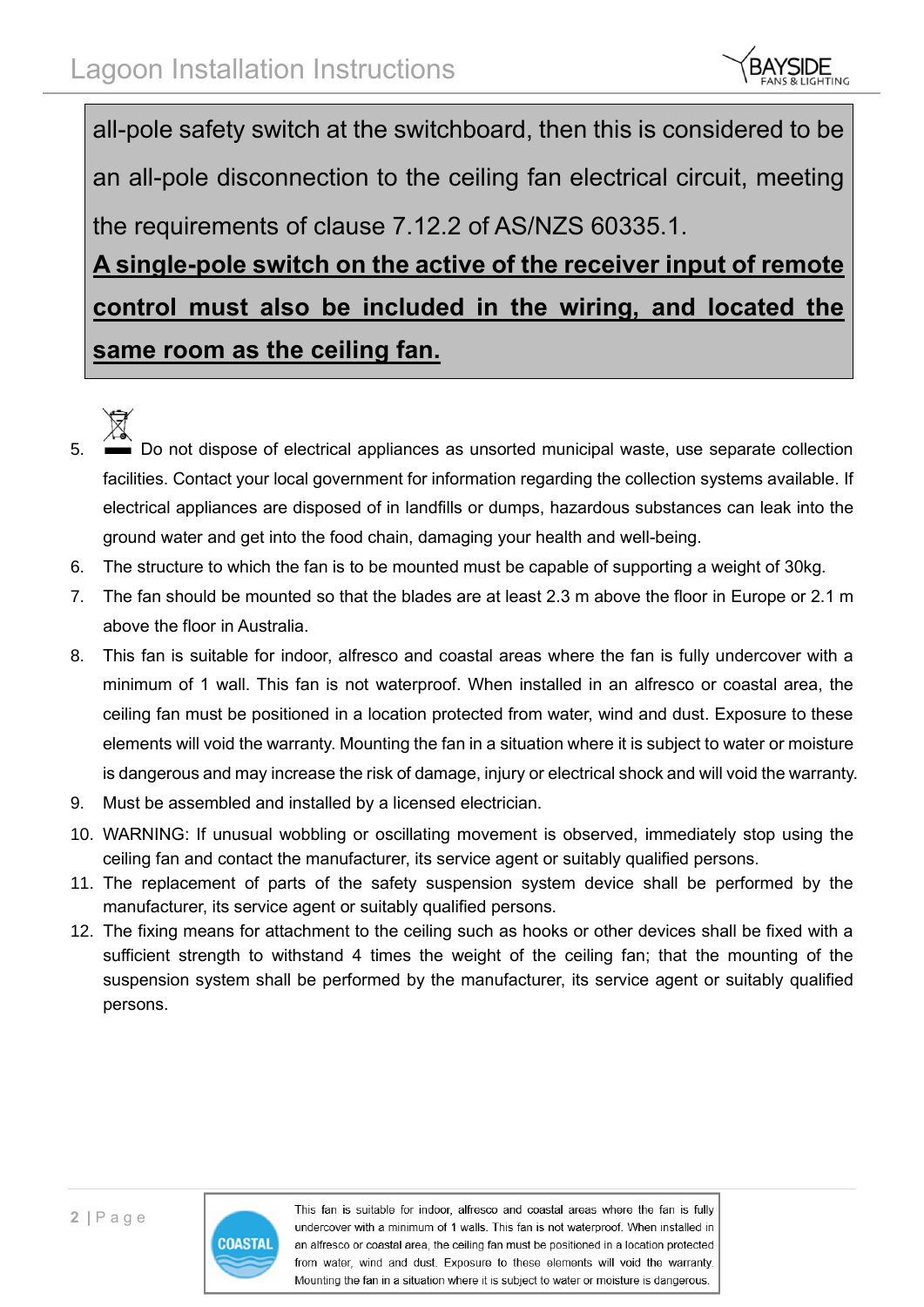

#### **BEFORE INSTALLATION**

- Unpack your ceiling fan carefully. Remove all parts and hardware.
- Lay out all the components on a smooth surface and make sure there are no components missing before assembling. If parts are missing, return the complete product to the place of purchase for inspection or replacement.
- Check whether the ceiling fan has been damaged during transport. Do not operate/install any product which appears damaged in any way. Return the complete product to the place of purchase for inspection, repair or replacement.

Examine all parts, you should have the following:







#### **Fan without light Fan with light**

- **1** Mounting bracket x 1 **1** Mounting bracket x 1
- **2** Pre-assembled fan motor, down rod and canopy x 1
- **3** Blades x 3 **3** Blades x 3
- **4** Mounting braket screws x 2 **4** GX53 lamp x 1
- **5** Blade screw for blade x (9 + 1 spare) sets **5** Mounting braket screws x 2
- 
- 

- 
- **2** Pre-assembled fan motor, down rod and canopy x 1
- 
- 
- 
- **6** Balancing kit x 1 set **6** Blade screw for blade x (9 + 1 spare) sets
- **7** Wall switch x 1 set **7** Balancing kit x 1 set
	- **8** Wall switch x 1 set

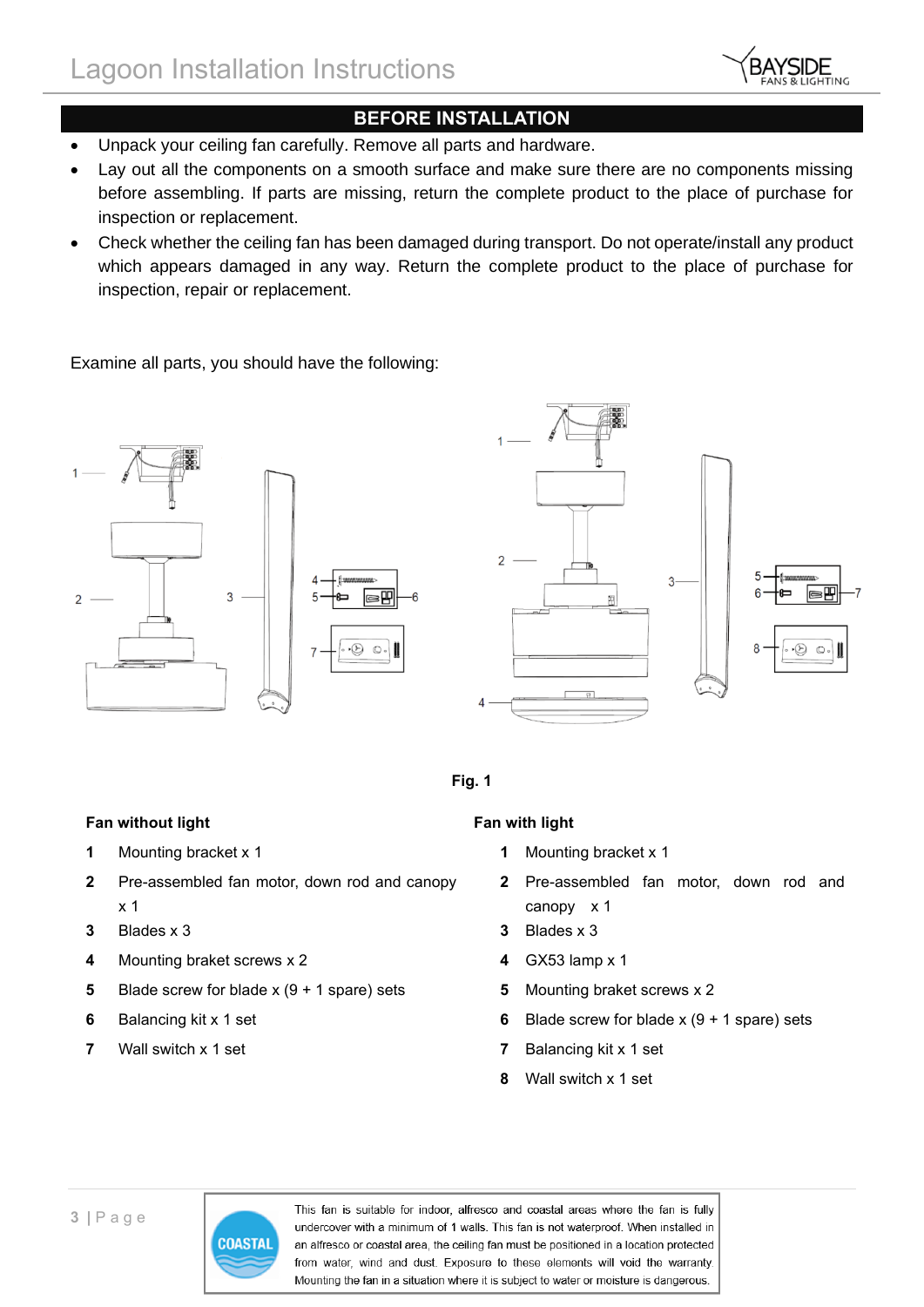

#### **INSTALLING THE MOUNTING BRACKET**

- The ceiling fan must be installed in a location so that the blades are spaced 300mm from the tip of the blade to the nearest objects or walls.
- Install the hanging bracket to the ceiling joist or structure that is capable of carrying a load of at least 30kg, with two long screws provided. Ensure at least 30mm of the screw is threaded into the support.



**Fig. 2**

#### NOTE: THIS PICTURE IS FOR REPRESENTATION ONLY AND DOES NOT REPRESENT THE ACTUAL BRACKET.

#### **NOTE: The bracket screws provided are for use with wooden structures only. For structures other than wood, the appropriate screw type MUST be used. Ensure the screws used are suitable for the mounting surface and the surrounding environment.**

#### **Angled ceiling Installation**

This fan hanging system supports a maximum 15 degree angled ceiling installation.



**Fig. 3**



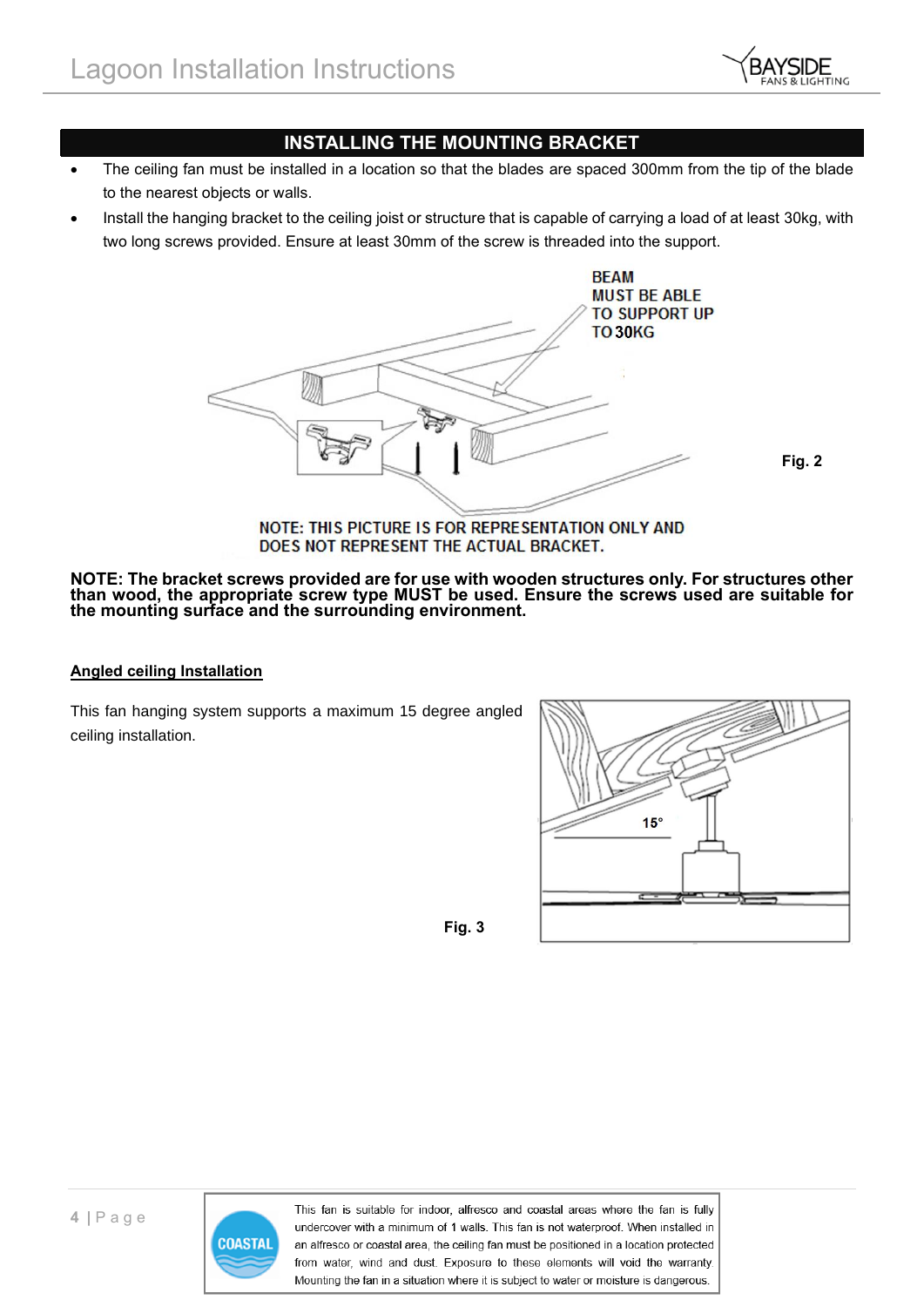

#### **HANGING THE FAN**

Lift the fan assembly onto the mounting bracket. Ensure the key slot (A) of the hanger ball is positioned on the key pin (B) of the mounting bracket (C) to prevent the fan from rotating when in operation. (Fig.4)



#### **INSTALLING THE FAN**

#### **Blade attachment**

- 1. Align the 3 mounting holes on the blade to the 3 mounting screw holes on the rotating member of fan motor assembly and using the 3 blade screws to secure the blade to the rotating member of fan motor assembly, ensuring they are tightened equally and evenly tighten. (Take care not to over tighten as this can damage the blades).
- 2. Once completed, repeat the process on the remaining blades.



#### **Light kit installation (For fan with light)**

Install the globe (included, GX53) in the lamp holder, by inserting the LED lamp base pins into the GX53 lampholder holes and twist clockwise to lock the LED lamp on the lampholder.





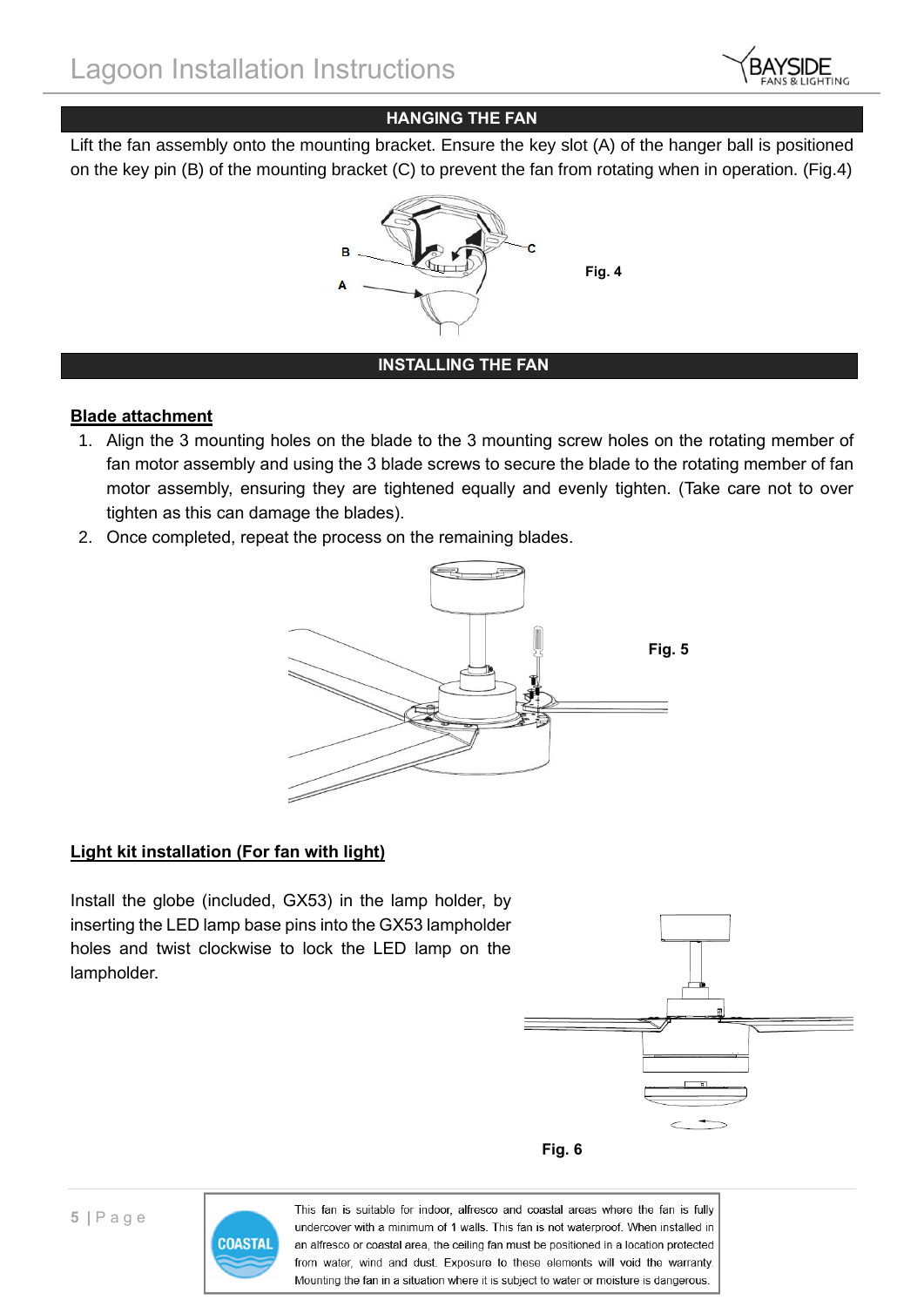

#### **ELECTRICAL WIRING DIAGRAM**

**WARNING:** FOR YOUR SAFETY ALL ELECTRICAL CONNECTIONS MUST BE UNDERTAKEN BY A LICENSED ELECTRICIAN.

**NOTE:** AN ADDITIONAL ALL POLE DISCONNECTION SWITCH MUST BE INCLUDED IN THE FIXED WIRING.

**NOTE: Wiring diagram includes the light kit wiring. The light wiring diagram and switch is omitted when no light kit is used with the ceiling fan.** 

#### **USE WITH WALL SWITCH WIRING DIAGRAM:**

Ensure the motor earth wire is connected to the single earthing terminal block "2" in the diagram below. (Fig. 7)



**Fig. 7**



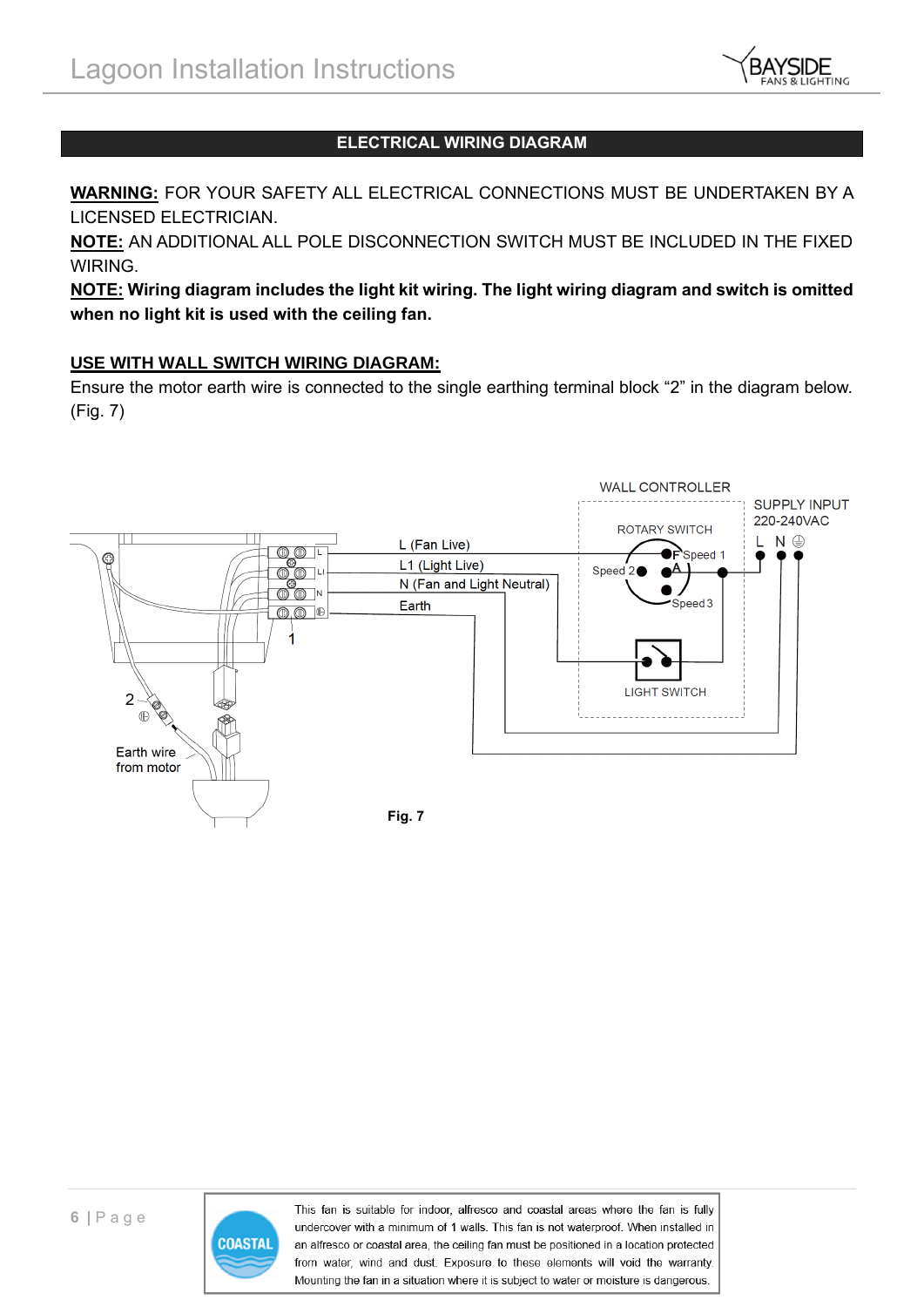

#### **USE WITH REMOTE WIRING DIAGRAM: (REMOTE sold separately)**

Ensure the motor earth wire is connected to the single earthing terminal block "2" in the diagram (Fig. 7), for (Fig.8 and Fig.9)

#### **1/ Remote without quick connectors (manual wiring)**



#### **2/ Remote with quick connectors (using quick connectors)**



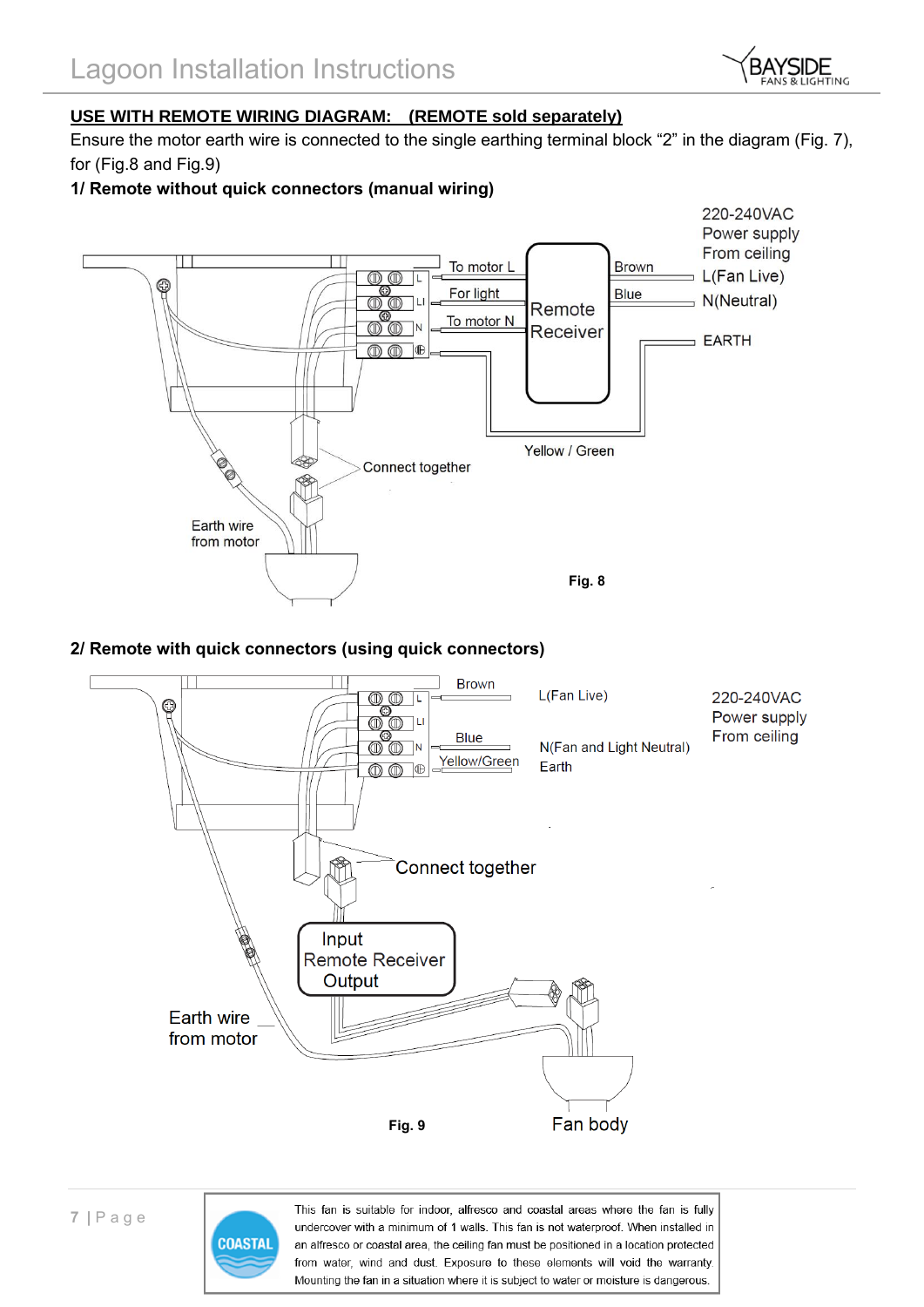

#### **FINISHING THE INSTALLATION**

- After completing the electrical connection at the mounting bracket terminal block, connect the ceiling fan wiring via the quick connector plug.
- Ensure the earth wiring is secure and correct, by performing an earthing continuity test from the fan's accessible metal body back to the earth terminal at the terminal block on the mounting bracket.
- Cover the mounting bracket with the canopy. Ensure all electrical wiring is tucked inside the canopy and that the wires are not damaged during this step. Secure the canopy to the hanger bracket using the screws provided. (Fig. 10)
- Switch ON mains power supply to the fan. Test the fan operations or enjoy using the fan following instructions the under "USING YOUR CEILING FAN" section of this instruction manual.



**Fig. 10**

#### **USING YOUR CEILING FAN**

#### **FAN WALL CONTROL**

Turn on the power and check the operation of the fan.

- OFF Position Fan off
- 3rd Position Low fan speed
- 2nd Position Medium fan speed
- 1st Position High fan speed

#### **Light Control**

• Toggle Switch – On/off

The LED globe has a 3-step dimmable function which is controlled by an ON/OFF switch. Toggle the switch ON/OFF to the luminaire 4 times within 5 seconds, the globe will light up in the following order:

100% brightness  $\rightarrow$  40% brightness  $\rightarrow$  15% brightness  $\rightarrow$  100% brightness.

To switch back to 100% brightness at any stage, turn OFF the luminaire, and then wait after 5 seconds turn ON the luminaire, it will reset to 100% brightness.



This fan is suitable for indoor, alfresco and coastal areas where the fan is fully undercover with a minimum of 1 walls. This fan is not waterproof. When installed in an alfresco or coastal area, the ceiling fan must be positioned in a location protected from water, wind and dust. Exposure to these elements will void the warranty. Mounting the fan in a situation where it is subject to water or moisture is dangerous.

**Fig. 11**

| Τ                                                        |  |
|----------------------------------------------------------|--|
| $\overline{\mathcal{C}}$<br>$\omega$<br>$\overline{OFF}$ |  |
|                                                          |  |
| <b>LIGHT</b>                                             |  |
|                                                          |  |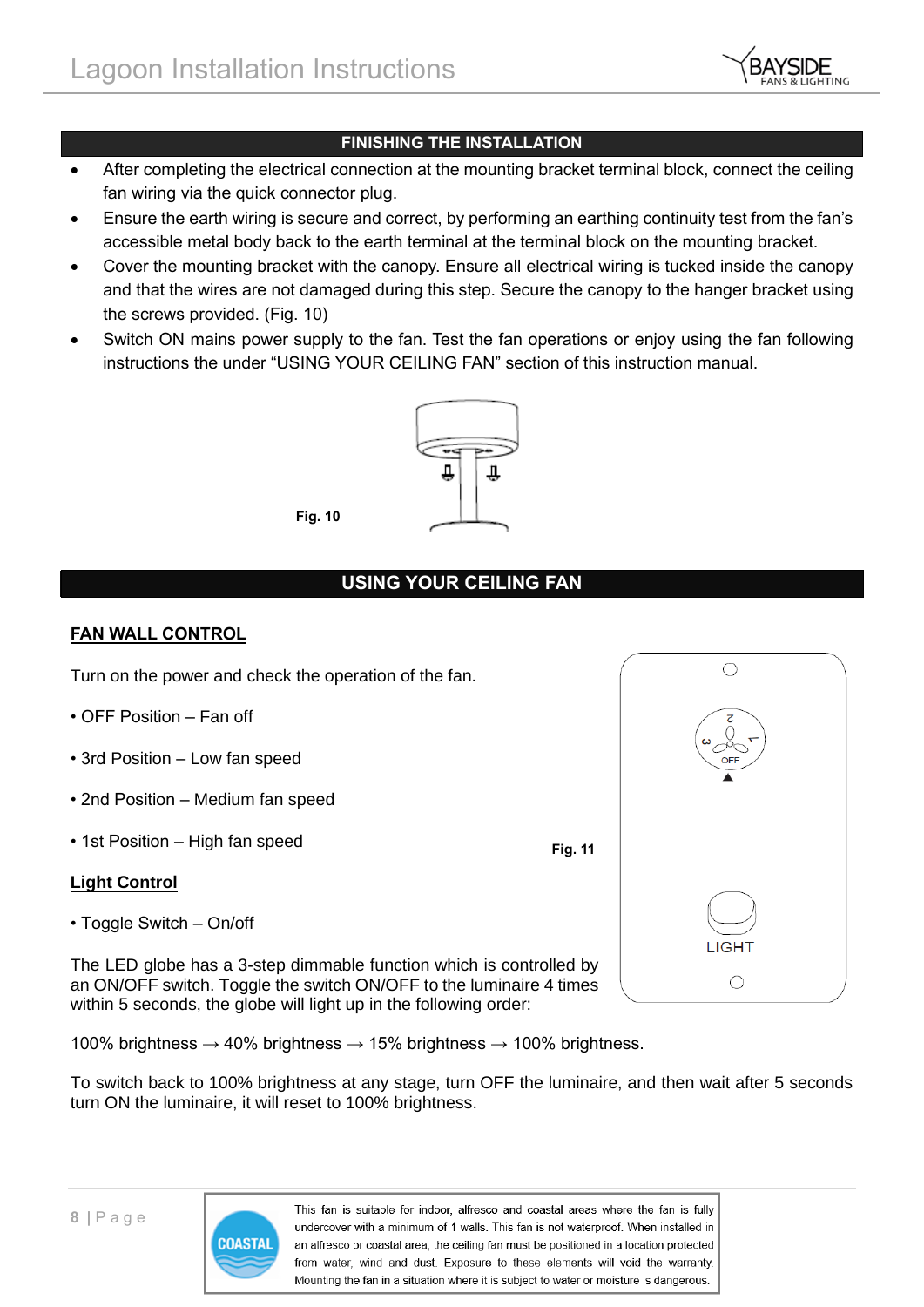

#### **REVERSING SWITCH**

Your ceiling fan can operate in either summer or winter mode.

**SUMMER Mode:** The reverse switch shall be in the "Left" (SUMMER) position to make the fan rotate in an anticlockwise direction. The airflow will be directed downwards, for cooling in summer.

**WINTER Mode:** The reverse switch shall be in the "Right" (WINTER) position to make the fan rotate in a clockwise direction. The airflow will be directed upwards assisting in the circulation of warm air, for energy conservation in winter.





#### **AFTER INSTALLATION**

#### **WOBBLE:**

NOTE: Ceiling fans tend to move during operation due to the fact that they are mounted on a rubber grommet. If the fan was mounted rigidly to the ceiling it would cause excessive vibration. Movement of a few centimetres is quite acceptable and DOES NOT suggest any problem.

**TO REDUCE THE FAN WOBBLE:** Please check that all screws which fix the mounting bracket and down rod are secure.

**BALANCING KIT:** A balancing kit is provided to balance the ceiling fan on initial installation. Please refer to the instruction on how to use the balancing kit. The balancing kit can be used to assist re-balancing should the ceiling fan become un-balanced again. Store your balancing kit away after installation for future use if required.

#### **NOISE:**

When it is quiet (especially at night) you may hear occasional small noises. Slight power fluctuations and frequency signals superimposed in the electricity for off-peak hot water control, may cause a change in fan motor noise. This is normal. Please allow a 24-hour "breaking-in" period, most noises associated with a new fan disappear during this time. Please note that this is not a product fault and as such is not covered under warranty – All electric motors are audible to some extent.

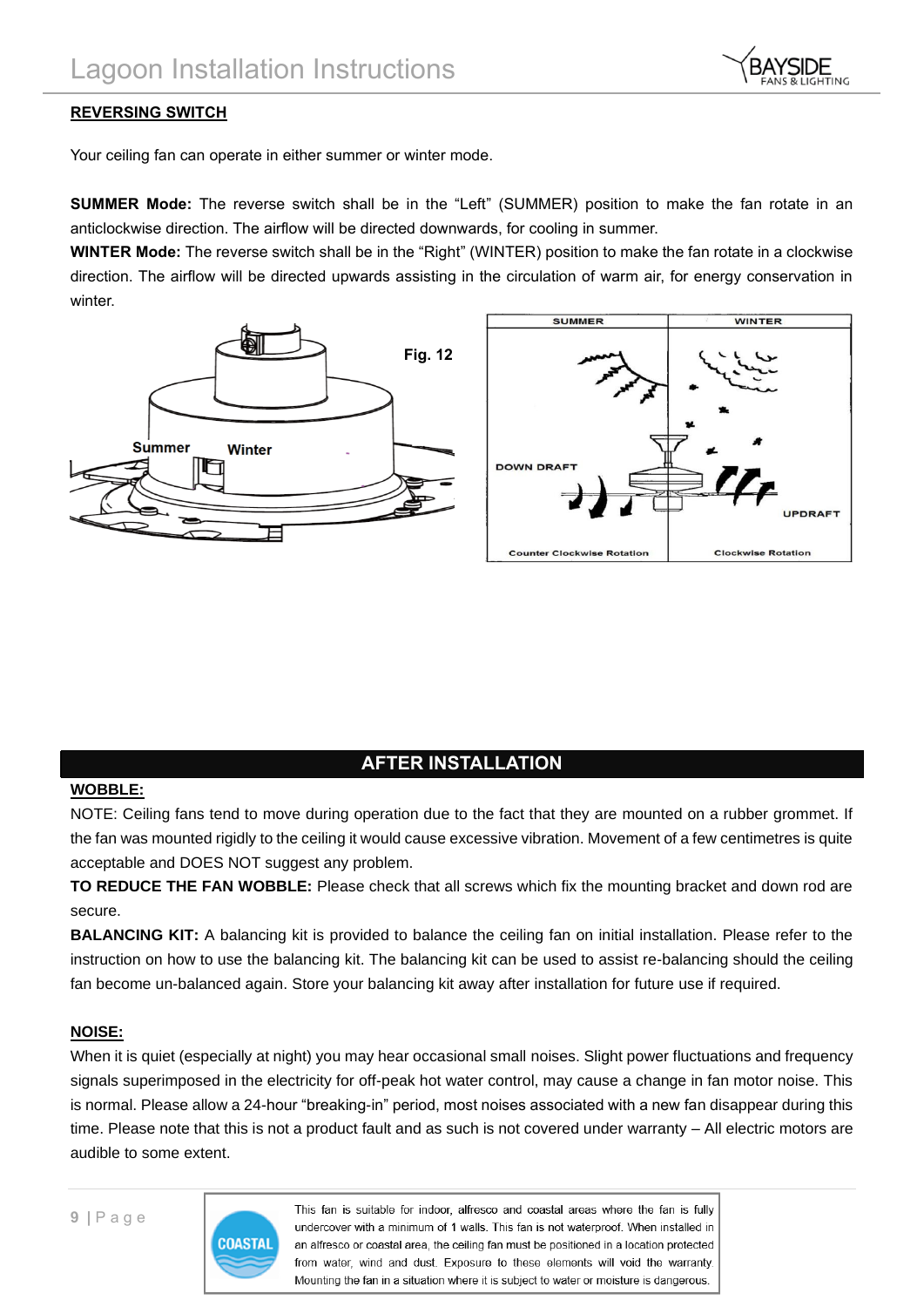

#### **CARE AND CLEANING:**

#### **NOTE: Always turn OFF the power at the mains switch before performing any maintenance or attempting to clean your fan**.

- Every 6 months periodic cleaning of your ceiling fan is the only maintenance required. Use a soft brush or lint free cloth to avoid scratching the paint finish. Please turn off electricity power when you do so.
- Do not soak or immerse your ceiling fan in the water or other liquids. It could damage the motor or the blades and create the possibility of an electrical shock.
- Ensure that the fan does not come in contact with any organic solvents or cleaners.
- To clean the fan blade, wipe with only a damp clean cloth with NO organic solvents or cleaners.
- The motor has a permanently lubricated ball bearing so there is no need to oil.

#### **TECHNICAL INFORMATION**

| Fan Models           | 52" fan only  | 52" fan with light                  |  |
|----------------------|---------------|-------------------------------------|--|
| <b>Rated Voltage</b> | 220-240V~50Hz |                                     |  |
| <b>Rated Wattage</b> | 55W           |                                     |  |
| (Motor)              |               |                                     |  |
| Rated wattage        | N/A           | GX53,18W, 1700lm, 3000K, 3 step-dim |  |
| (Lamp)               |               |                                     |  |
| Weight               | 4.5kg         | 5.0 <sub>kg</sub>                   |  |
| Canopy               | H:52mm        | Dia:135mm                           |  |
| <b>Dimensions</b>    |               |                                     |  |

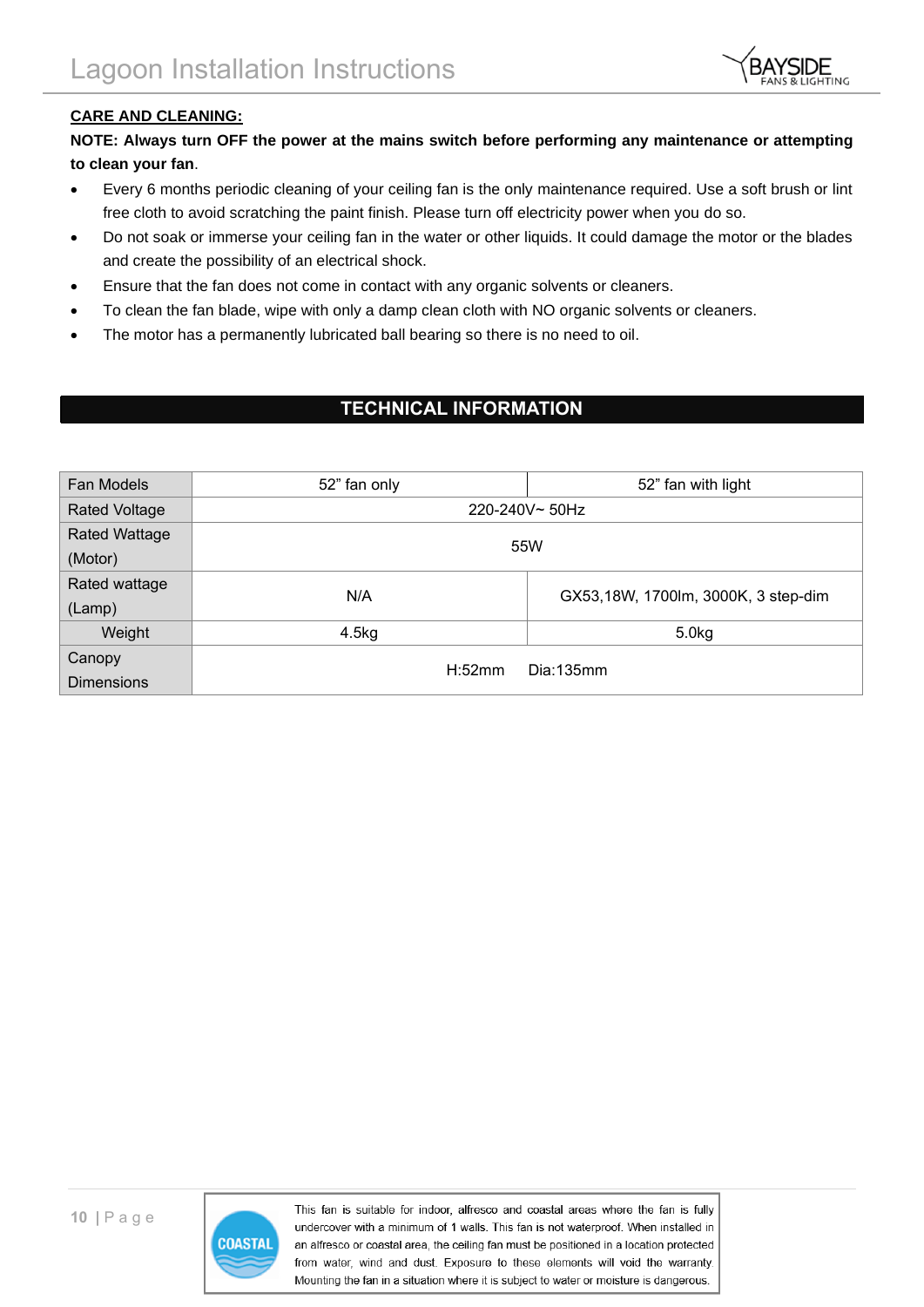

## BAYSIDE CEILING FAN WARRANTY DETAIL

## BAYSIDE WARRANTY HOTLINE - 1300 289 808

#### **THIS WARRANTY IS VALID IN AUSTRALIA ONLY**

In the event of service being required, please call the Bayside Fan Warranty Hotline on 1300 289 808 between 9am & 5pm (EST) Monday to Friday. Please make sure you have all the ceiling fan details filled out at the end of the manual before making the call.

Every Bayside ceiling fan is thoroughly inspected and tested before being released for sale. In addition to any warranty rights or conditions under statutory regulations, Bayside warrants all of its ceiling fans against defective workmanship and faulty materials with an in-home warranty period of twenty four (24) months from the date of purchase. Following this, an additional fourty eight months (48) part replacement warranty applies.

Bayside undertakes, at its option, to repair or replace, free of charge, each product or part thereof on condition that;

- 1. The fan or relevant part has not been subjected to misuse, neglect, or been involved in an accident.
- 2. The repairs are not required as a result of normal wear and tear.
- 3. The product was installed by a licensed electrical contractor.
- 4. A copy of the original receipt of purchase is presented.
- 5. 12 month warranty applies when used in any non-domestic applications.
- 6. This warranty does not cover stains, scratch and scuff marks, or dents if the product is purchased through a factory outlet or to refurbished items.

Our goods come with guarantees that cannot be excluded under the Australian Consumer Law. You are entitled to a replacement or refund for a major failure and compensation for any other reasonably foreseeable loss or damage. You are also entitled to have the goods repaired or replaced if the goods fail to be of acceptable quality and the failure does not amount to a major failure.

Bayside design cannot be held responsible for any repair other than those carried out by it or one of its Authorised Service Agents. Please keep this warranty information in a safe place. This information must be produced in the event of service being required.

Distributed by: Bayside Fans and Lighting 140 Fulton Drive, Derrimut 3026, Victoria, Australia Ph: 1300 289 808 Email: [warranty@baysidefansandlighting.com.au](mailto:warranty@baysidefansandlighting.com.au)